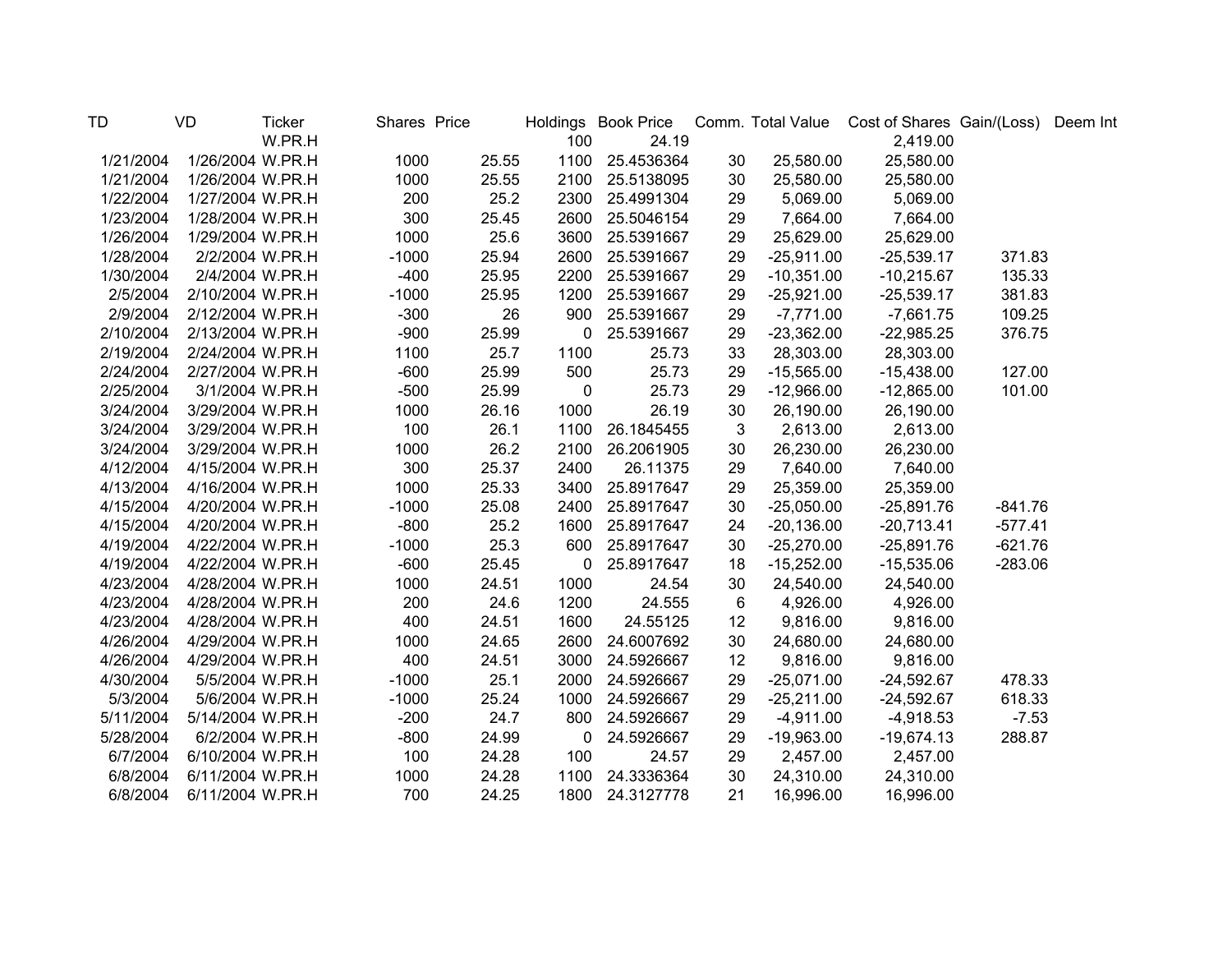|           | BBD.PR.D           |         |       | 5300        | 14.2388666 |    |              | 75,465.99    |           |
|-----------|--------------------|---------|-------|-------------|------------|----|--------------|--------------|-----------|
| 1/5/2004  | 1/8/2004 BBD.PR.D  | $-1000$ | 23.5  | 4300        | 14.2388666 | 29 | $-23,471.00$ | $-14,238.87$ | 9,232.13  |
| 1/7/2004  | 1/12/2004 BBD.PR.D | $-1000$ | 23.5  | 3300        | 14.2388666 | 29 | $-23,471.00$ | $-14,238.87$ | 9,232.13  |
| 1/8/2004  | 1/13/2004 BBD.PR.D | $-1000$ | 23.6  | 2300        | 14.2388666 | 29 | $-23,571.00$ | $-14,238.87$ | 9,332.13  |
| 1/9/2004  | 1/14/2004 BBD.PR.D | $-300$  | 23.79 | 2000        | 14.2388666 | 29 | $-7,108.00$  | $-4,271.66$  | 2,836.34  |
| 1/23/2004 | 1/28/2004 BBD.PR.D | $-1000$ | 23.4  | 1000        | 14.2388666 | 30 | $-23,370.00$ | $-14,238.87$ | 9,131.13  |
| 1/23/2004 | 1/28/2004 BBD.PR.D | $-1000$ | 23.5  | 0           | 14.2388666 | 30 | $-23,470.00$ | $-14,238.87$ | 9,231.13  |
|           | MMF.PR.C           |         |       | 200         | 26.5725714 |    |              | 5,314.51     |           |
|           | MG.PR.A            |         |       | 100         | 26.44      |    |              | 2,644.00     |           |
|           | CL.PR.B            |         |       | 200         | 26.975     |    |              | 5,395.00     |           |
| 5/20/2004 | 5/25/2004 CL.PR.B  | 300     | 25.8  | 500         | 26.328     | 29 | 7,769.00     | 7,769.00     |           |
| 5/27/2004 | 6/1/2004 CL.PR.B   | $-500$  | 26.56 | $\mathbf 0$ | 26.328     | 29 | $-13,251.00$ | $-13,164.00$ | 87.00     |
|           | POW.PR.A           |         |       | 2800        | 25.4112917 |    |              | 71,151.62    |           |
| 1/5/2004  | 1/8/2004 POW.PR.A  | $-500$  | 25.85 | 2300        | 25.4112917 | 29 | $-12,896.00$ | $-12,705.65$ | 190.35    |
| 1/6/2004  | 1/9/2004 POW.PR.A  | $-1000$ | 25.95 | 1300        | 25.4112917 | 29 | $-25,921.00$ | $-25,411.29$ | 509.71    |
| 1/8/2004  | 1/13/2004 POW.PR.A | $-300$  | 25.95 | 1000        | 25.4112917 | 29 | $-7,756.00$  | $-7,623.39$  | 132.61    |
| 1/16/2004 | 1/21/2004 POW.PR.A | $-300$  | 25.98 | 700         | 25.4112917 | 29 | $-7,765.00$  | $-7,623.39$  | 141.61    |
| 2/16/2004 | 2/19/2004 POW.PR.A | $-700$  | 26.27 | 0           | 25.4112917 | 29 | $-18,360.00$ | $-17,787.90$ | 572.10    |
| 4/2/2004  | 4/7/2004 POW.PR.A  | 300     | 26.1  | 300         | 26.1366667 | 11 | 7,841.00     | 7,841.00     |           |
| 4/2/2004  | 4/7/2004 POW.PR.A  | 500     | 26.07 | 800         | 26.1175    | 18 | 13,053.00    | 13,053.00    |           |
| 4/8/2004  | 4/13/2004 POW.PR.A | $-800$  | 25.95 | 0           | 26.1175    | 29 | $-20,731.00$ | $-20,894.00$ | $-163.00$ |
| 4/9/2004  | 4/14/2004 POW.PR.A | 1000    | 25.95 | 1000        | 25.979     | 29 | 25,979.00    | 25,979.00    |           |
| 4/13/2004 | 4/16/2004 POW.PR.A | 1000    | 25.92 | 2000        | 25.9645    | 30 | 25,950.00    | 25,950.00    |           |
| 4/13/2004 | 4/16/2004 POW.PR.A | 1000    | 25.89 | 3000        | 25.9496667 | 30 | 25,920.00    | 25,920.00    |           |
| 4/28/2004 | 5/3/2004 POW.PR.A  | $-1000$ | 25.09 | 2000        | 25.9496667 | 29 | $-25,061.00$ | $-25,949.67$ | $-888.67$ |
| 4/29/2004 | 5/4/2004 POW.PR.A  | $-300$  | 25.22 | 1700        | 25.9496667 | 29 | $-7,537.00$  | $-7,784.90$  | $-247.90$ |
| 5/4/2004  | 5/7/2004 POW.PR.A  | $-1000$ | 25.12 | 700         | 25.9496667 | 29 | $-25,091.00$ | $-25,949.67$ | $-858.67$ |
| 5/12/2004 | 5/17/2004 POW.PR.A | $-200$  | 24.79 | 500         | 25.9496667 | 29 | $-4,929.00$  | $-5,189.93$  | $-260.93$ |
| 6/2/2004  | 6/7/2004 POW.PR.A  | 1000    | 24.95 | 1500        | 25.3032222 | 30 | 24,980.00    | 24,980.00    |           |
| 6/2/2004  | 6/7/2004 POW.PR.A  | 1900    | 24.99 | 3400        | 25.144951  | 57 | 47,538.00    | 47,538.00    |           |
| 6/9/2004  | 6/14/2004 POW.PR.A | $-1000$ | 25.04 | 2400        | 25.144951  | 29 | $-25,011.00$ | $-25,144.95$ | $-133.95$ |
| 6/15/2004 | 6/18/2004 POW.PR.A | $-1000$ | 25.01 | 1400        | 25.144951  | 30 | $-24,980.00$ | $-25,144.95$ | $-164.95$ |
| 6/15/2004 | 6/18/2004 POW.PR.A | $-1000$ | 25.06 | 400         | 25.144951  | 30 | $-25,030.00$ | $-25,144.95$ | $-114.95$ |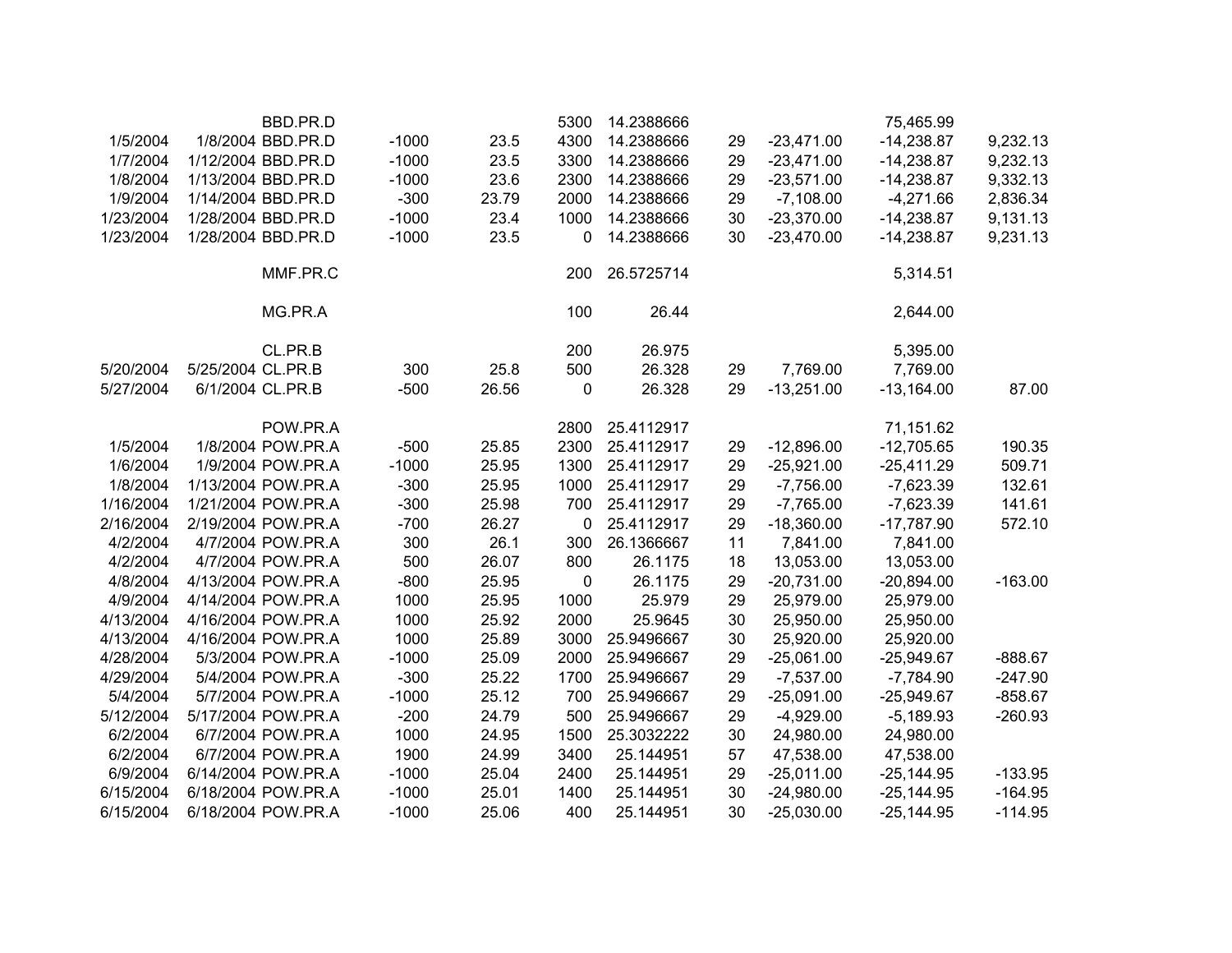| 6/15/2004 | 6/18/2004 POW.PR.A | $-400$  | 25    | 0    | 25.144951  | 12 | $-9,988.00$  | $-10,057.98$  | $-69.98$  |
|-----------|--------------------|---------|-------|------|------------|----|--------------|---------------|-----------|
|           | BNN.PR.B           |         |       | 200  | 19.2831579 |    |              | 3,856.63      |           |
|           | CM.PR.B            |         |       | 2500 | 26.4493939 |    |              | 66,123.48     |           |
| 1/6/2004  | 1/9/2004 CM.PR.B   | $-1000$ | 27    | 1500 | 26.4493939 | 29 | $-26,971.00$ | $-26,449.39$  | 521.61    |
| 1/9/2004  | 1/14/2004 CM.PR.B  | $-1000$ | 26.97 | 500  | 26.4493939 | 30 | $-26,940.00$ | $-26,449.39$  | 490.61    |
| 1/9/2004  | 1/14/2004 CM.PR.B  | $-500$  | 26.97 | 0    | 26.4493939 | 15 | $-13,470.00$ | $-13,224.70$  | 245.30    |
| 2/5/2004  | 2/10/2004 CM.PR.B  | 500     | 26.9  | 500  | 26.928     | 14 | 13,464.00    | 13,464.00     |           |
| 2/5/2004  | 2/10/2004 CM.PR.B  | 500     | 26.95 | 1000 | 26.954     | 15 | 13,490.00    | 13,490.00     |           |
| 2/9/2004  | 2/12/2004 CM.PR.B  | 900     | 26.86 | 1900 | 26.9247368 | 29 | 24,203.00    | 24,203.00     |           |
| 2/10/2004 | 2/13/2004 CM.PR.B  | 1000    | 26.85 | 2900 | 26.9089655 | 29 | 26,879.00    | 26,879.00     |           |
| 2/26/2004 | 3/2/2004 CM.PR.B   | $-1000$ | 27.23 | 1900 | 26.9089655 | 29 | $-27,201.00$ | $-26,908.97$  | 292.03    |
| 3/16/2004 | 3/19/2004 CM.PR.B  | $-600$  | 27.64 | 1300 | 26.9089655 | 29 | $-16,555.00$ | $-16, 145.38$ | 409.62    |
| 3/17/2004 | 3/22/2004 CM.PR.B  | $-100$  | 27.79 | 1200 | 26.9089655 | 3  | $-2,776.00$  | $-2,690.90$   | 85.10     |
| 3/17/2004 | 3/22/2004 CM.PR.B  | $-1200$ | 27.74 | 0    | 26.9089655 | 36 | $-33,252.00$ | $-32,290.76$  | 961.24    |
| 5/11/2004 | 5/14/2004 CM.PR.B  | 1000    | 25.12 | 1000 | 25.149     | 29 | 25,149.00    | 25,149.00     |           |
| 5/17/2004 | 5/20/2004 CM.PR.B  | 1000    | 25.26 | 2000 | 25.219     | 29 | 25,289.00    | 25,289.00     |           |
| 5/24/2004 | 5/27/2004 CM.PR.B  | $-1000$ | 25.61 | 1000 | 25.219     | 29 | $-25,581.00$ | $-25,219.00$  | 362.00    |
| 5/26/2004 | 5/31/2004 CM.PR.B  | $-1000$ | 25.85 | 0    | 25.219     | 29 | $-25,821.00$ | $-25,219.00$  | 602.00    |
|           | WN.PR.A            |         |       | 3000 | 26.6166667 |    |              | 79,850.00     |           |
| 2/13/2004 | 2/18/2004 WN.PR.A  | $-200$  | 27.4  | 2800 | 26.6166667 | 29 | $-5,451.00$  | $-5,323.33$   | 127.67    |
| 2/17/2004 | 2/20/2004 WN.PR.A  | $-1000$ | 27.25 | 1800 | 26.6166667 | 30 | $-27,220.00$ | $-26,616.67$  | 603.33    |
| 2/17/2004 | 2/20/2004 WN.PR.A  | $-200$  | 27.35 | 1600 | 26.6166667 | 6  | $-5,464.00$  | $-5,323.33$   | 140.67    |
| 2/23/2004 | 2/26/2004 WN.PR.A  | $-200$  | 27.61 | 1400 | 26.6166667 | 29 | $-5,493.00$  | $-5,323.33$   | 169.67    |
| 3/5/2004  | 3/10/2004 WN.PR.A  | $-1000$ | 27.19 | 400  | 26.6166667 | 30 | $-27,160.00$ | $-26,616.67$  | 543.33    |
| 3/5/2004  | 3/10/2004 WN.PR.A  | $-400$  | 27.1  | 0    | 26.6166667 | 12 | $-10,828.00$ | $-10,646.67$  | 181.33    |
| 3/16/2004 | 3/19/2004 WN.PR.A  | 700     | 26.85 | 700  | 26.8914286 | 29 | 18,824.00    | 18,824.00     |           |
| 3/17/2004 | 3/22/2004 WN.PR.A  | 1000    | 26.77 | 1700 | 26.8370588 | 29 | 26,799.00    | 26,799.00     |           |
| 3/22/2004 | 3/25/2004 WN.PR.A  | 1000    | 27    | 2700 | 26.9085185 | 30 | 27,030.00    | 27,030.00     |           |
| 3/22/2004 | 3/25/2004 WN.PR.A  | 500     | 26.95 | 3200 | 26.9196875 | 15 | 13,490.00    | 13,490.00     |           |
| 4/2/2004  | 4/7/2004 WN.PR.A   | $-900$  | 27.49 | 2300 | 26.9196875 | 29 | $-24,712.00$ | $-24,227.72$  | 484.28    |
| 4/8/2004  | 4/13/2004 WN.PR.A  | 1000    | 26.85 | 3300 | 26.907358  | 29 | 26,879.00    | 26,879.00     |           |
| 4/16/2004 | 4/21/2004 WN.PR.A  | $-1000$ | 26.65 | 2300 | 26.907358  | 29 | $-26,621.00$ | $-26,907.36$  | $-286.36$ |
| 4/22/2004 | 4/27/2004 WN.PR.A  | $-1000$ | 26.25 | 1300 | 26.907358  | 29 | $-26,221.00$ | $-26,907.36$  | $-686.36$ |
| 5/3/2004  | 5/6/2004 WN.PR.A   | 1000    | 25.61 | 2300 | 26.3563328 | 30 | 25,640.00    | 25,640.00     |           |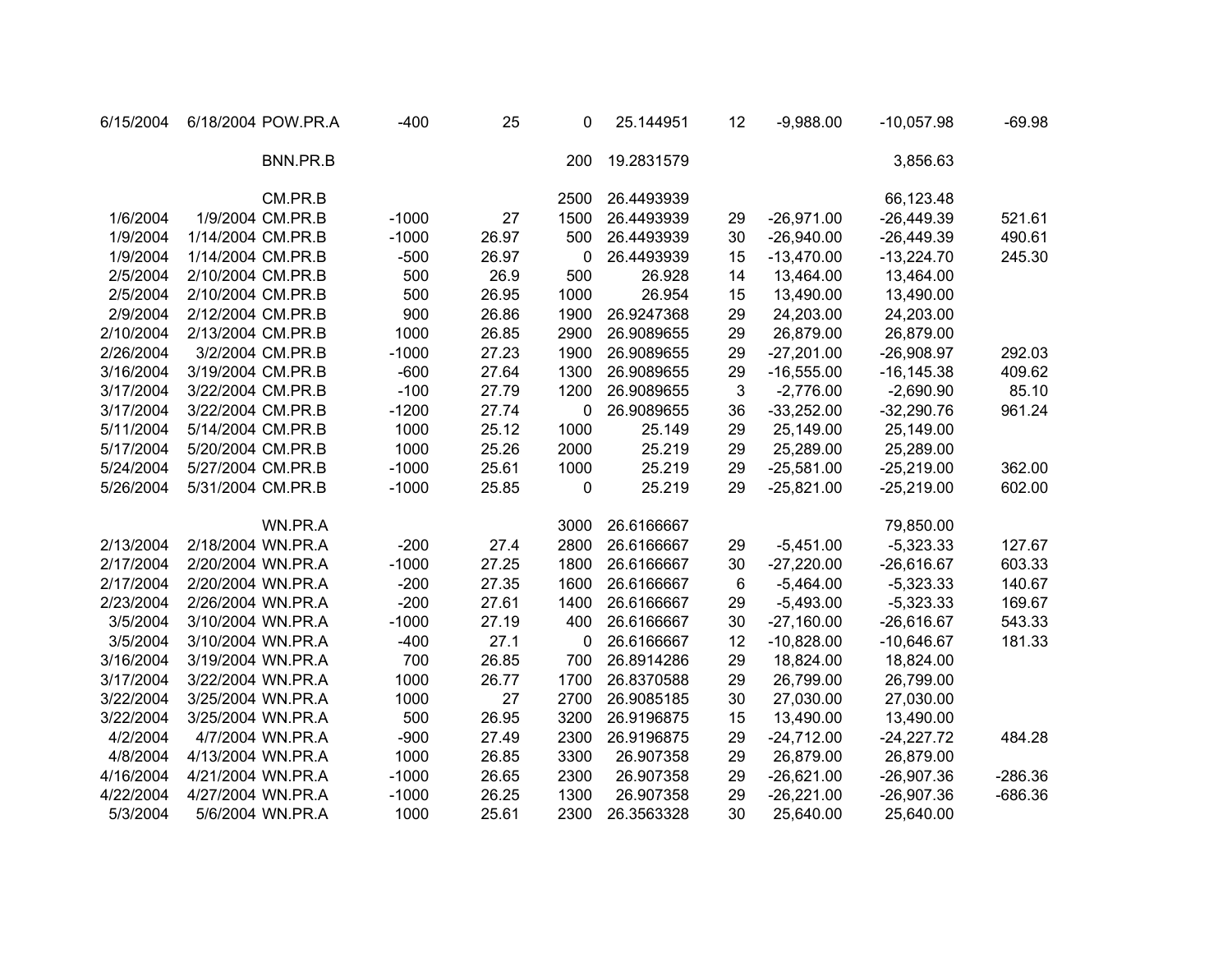| 5/3/2004  | 5/6/2004 WN.PR.A   | 1000    | 25.61 | 3300 | 26.1392622 | 30 | 25,640.00    | 25,640.00     |           |
|-----------|--------------------|---------|-------|------|------------|----|--------------|---------------|-----------|
| 6/2/2004  | 6/7/2004 WN.PR.A   | $-1000$ | 25.75 | 2300 | 26.1392622 | 29 | $-25,721.00$ | $-26, 139.26$ | $-418.26$ |
| 6/3/2004  | 6/8/2004 WN.PR.A   | $-600$  | 25.9  | 1700 | 26.1392622 | 29 | $-15,511.00$ | $-15,683.56$  | $-172.56$ |
| 6/7/2004  | 6/10/2004 WN.PR.A  | $-1000$ | 25.75 | 700  | 26.1392622 | 29 | $-25,721.00$ | $-26, 139.26$ | $-418.26$ |
| 6/8/2004  | 6/11/2004 WN.PR.A  | $-500$  | 25.75 | 200  | 26.1392622 | 21 | $-12,854.00$ | $-13,069.63$  | $-215.63$ |
| 6/8/2004  | 6/11/2004 WN.PR.A  | $-200$  | 25.7  | 0    | 26.1392622 | 8  | $-5,132.00$  | $-5,227.85$   | $-95.85$  |
|           | PWF.PR.I           |         |       | 300  | 26.52625   |    |              | 7,957.88      |           |
| 1/9/2004  | 1/14/2004 PWF.PR.I | $-300$  | 26.9  | 0    | 26.52625   | 29 | $-8,041.00$  | $-7,957.88$   | 83.13     |
| 1/22/2004 | 1/27/2004 PWF.PR.I | 1000    | 26.85 | 1000 | 26.879     | 29 | 26,879.00    | 26,879.00     |           |
| 2/3/2004  | 2/6/2004 PWF.PR.I  | $-1000$ | 27.11 | 0    | 26.879     | 29 | $-27,081.00$ | $-26,879.00$  | 202.00    |
|           | PWF.PR.E           |         |       | 600  | 25.7883333 |    |              | 15,473.00     |           |
| 1/6/2004  | 1/9/2004 PWF.PR.E  | 1100    | 26.13 | 1700 | 26.0288235 | 33 | 28,776.00    | 28,776.00     |           |
| 1/20/2004 | 1/23/2004 PWF.PR.E | $-1000$ | 26.34 | 700  | 26.0288235 | 29 | $-26,311.00$ | $-26,028.82$  | 282.18    |
| 1/22/2004 | 1/27/2004 PWF.PR.E | $-700$  | 26.32 | 0    | 26.0288235 | 29 | $-18,395.00$ | $-18,220.18$  | 174.82    |
|           | CU.PR.B            |         |       | 3200 | 26.5675    |    |              | 85,016.00     |           |
| 2/12/2004 | 2/17/2004 CU.PR.B  | $-1000$ | 27.5  | 2200 | 26.5675    | 30 | $-27,470.00$ | $-26,567.50$  | 902.50    |
| 2/12/2004 | 2/17/2004 CU.PR.B  | $-500$  | 27.54 | 1700 | 26.5675    | 15 | $-13,755.00$ | $-13,283.75$  | 471.25    |
| 2/16/2004 | 2/19/2004 CU.PR.B  | $-500$  | 27.34 | 1200 | 26.5675    | 29 | $-13,641.00$ | $-13,283.75$  | 357.25    |
| 2/20/2004 | 2/25/2004 CU.PR.B  | $-400$  | 27.59 | 800  | 26.5675    | 29 | $-11,007.00$ | $-10,627.00$  | 380.00    |
| 2/25/2004 | 3/1/2004 CU.PR.B   | $-800$  | 27.45 | 0    | 26.5675    | 29 | $-21,931.00$ | $-21,254.00$  | 677.00    |
| 4/19/2004 | 4/22/2004 CU.PR.B  | 1000    | 26.5  | 1000 | 26.529     | 29 | 26,529.00    | 26,529.00     |           |
| 4/21/2004 | 4/26/2004 CU.PR.B  | 100     | 26.5  | 1100 | 26.5527273 | 29 | 2,679.00     | 2,679.00      |           |
| 5/3/2004  | 5/6/2004 CU.PR.B   | 1000    | 25.92 | 2100 | 26.2652381 | 29 | 25,949.00    | 25,949.00     |           |
| 5/4/2004  | 5/7/2004 CU.PR.B   | 1000    | 25.95 | 3100 | 26.1729032 | 29 | 25,979.00    | 25,979.00     |           |
| 6/17/2004 | 6/22/2004 CU.PR.B  | $-100$  | 25.98 | 3000 | 26.1729032 | 29 | $-2,569.00$  | $-2,617.29$   | $-48.29$  |
| 6/21/2004 | 6/24/2004 CU.PR.B  | $-200$  | 25.75 | 2800 | 26.1729032 | 29 | $-5,121.00$  | $-5,234.58$   | $-113.58$ |
| 1/2/2004  | 1/7/2004 TCA.PR.Y  | 500     | 51.1  | 500  | 51.158     | 29 | 25,579.00    | 25,579.00     |           |
| 1/8/2004  | 1/13/2004 TCA.PR.Y | 500     | 51.15 | 1000 | 51.183     | 29 | 25,604.00    | 25,604.00     |           |
| 1/14/2004 | 1/19/2004 TCA.PR.Y | 100     | 51.15 | 1100 | 51.2063636 | 29 | 5,144.00     | 5,144.00      |           |
| 2/5/2004  | 2/10/2004 TCA.PR.Y | 500     | 51.6  | 1600 | 51.3475    | 29 | 25,829.00    | 25,829.00     |           |
| 3/8/2004  | 3/11/2004 TCA.PR.Y | $-500$  | 53.27 | 1100 | 51.3475    | 14 | $-26,621.00$ | $-25,673.75$  | 947.25    |
| 3/8/2004  | 3/11/2004 TCA.PR.Y | $-500$  | 53.72 | 600  | 51.3475    | 15 | $-26,845.00$ | $-25,673.75$  | 1,171.25  |
| 3/16/2004 | 3/19/2004 TCA.PR.Y | $-600$  | 53.69 | 0    | 51.3475    | 29 | $-32,185.00$ | $-30,808.50$  | 1,376.50  |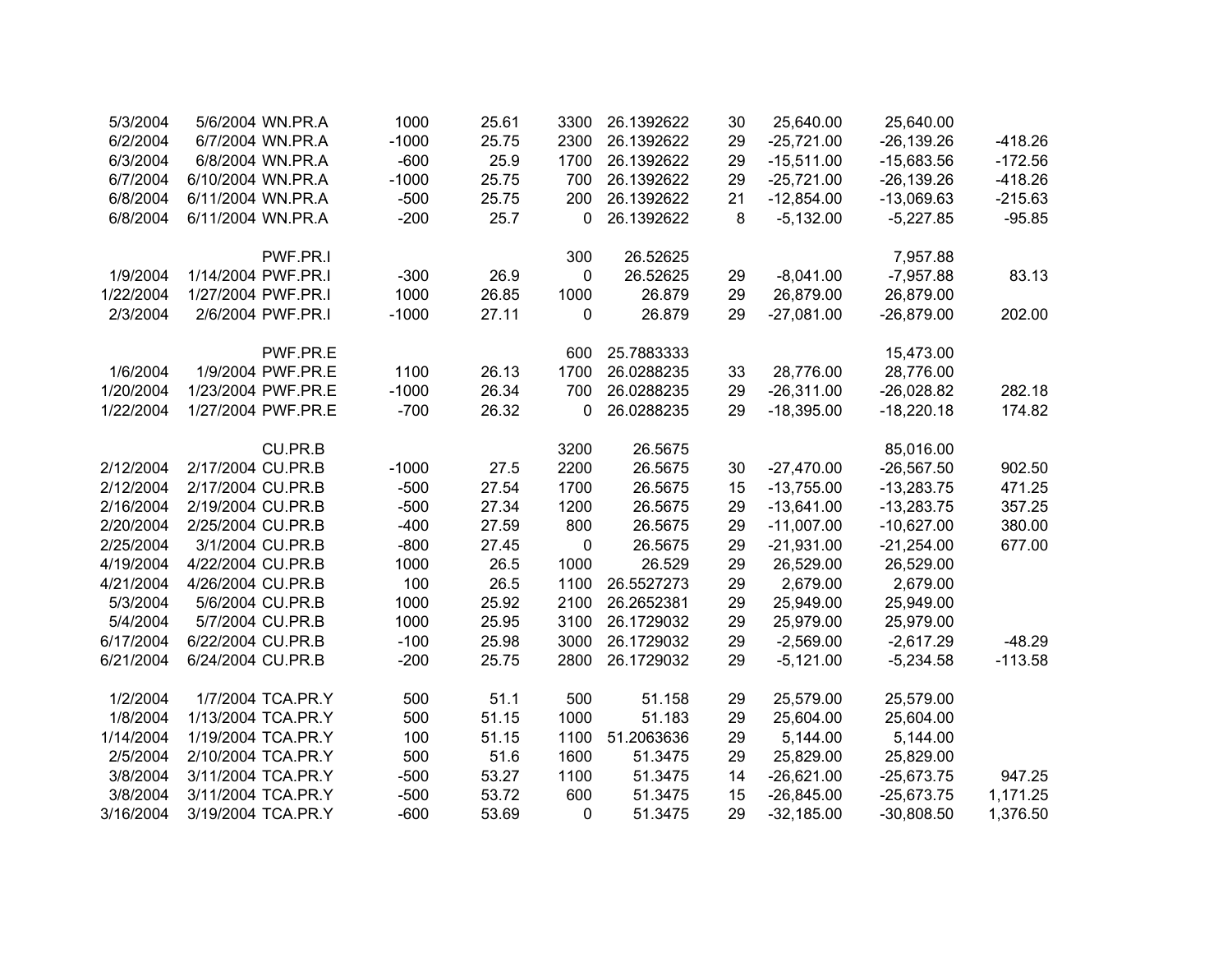| 4/2/2004  | 4/7/2004 TCA.PR.Y  | 500     | 52.25 | 500         | 52.28      | 15               | 26,140.00    | 26,140.00     |             |
|-----------|--------------------|---------|-------|-------------|------------|------------------|--------------|---------------|-------------|
| 4/2/2004  | 4/7/2004 TCA.PR.Y  | 500     | 52.25 | 1000        | 52.279     | 14               | 26,139.00    | 26,139.00     |             |
| 4/9/2004  | 4/14/2004 TCA.PR.Y | $-500$  | 52.4  | 500         | 52.279     | 29               | $-26,171.00$ | $-26, 139.50$ | 31.50       |
| 4/13/2004 | 4/16/2004 TCA.PR.Y | $-100$  | 52.47 | 400         | 52.279     | 6                | $-5,241.00$  | $-5,227.90$   | 13.10       |
| 4/13/2004 | 4/16/2004 TCA.PR.Y | $-400$  | 52.25 | $\mathbf 0$ | 52.279     | 23               | $-20,877.00$ | $-20,911.60$  | $-34.60$    |
| 5/20/2004 | 5/25/2004 TCA.PR.Y | 500     | 48.45 | 500         | 48.508     | 29               | 24,254.00    | 24,254.00     |             |
| 5/21/2004 | 5/26/2004 TCA.PR.Y | 700     | 48.63 | 1200        | 48.6033333 | 29               | 34,070.00    | 34,070.00     |             |
| 5/25/2004 | 5/28/2004 TCA.PR.Y | 500     | 48.75 | 1700        | 48.6635294 | 29               | 24,404.00    | 24,404.00     |             |
| 6/8/2004  | 6/11/2004 TCA.PR.Y | $-500$  | 49.9  | 1200        | 48.6635294 | 29               | $-24,921.00$ | $-24,331.76$  | 589.24      |
| 6/28/2004 | 7/2/2004 TCA.PR.Y  | 500     | 49.5  | 1700        | 48.926609  | 29               | 24,779.00    | 24,779.00     |             |
| 1/6/2004  | 1/9/2004 BNS.PR.J  | 800     | 26.29 | 800         | 26.32      | 24               | 21,056.00    | 21,056.00     |             |
| 1/6/2004  | 1/9/2004 BNS.PR.J  | 400     | 26.29 | 1200        | 26.32      | 12               | 10,528.00    | 10,528.00     |             |
| 1/12/2004 | 1/15/2004 BNS.PR.J | $-900$  | 26.5  | 300         | 26.32      | 27               | $-23,823.00$ | $-23,688.00$  | 135.00      |
| 1/12/2004 | 1/15/2004 BNS.PR.J | $-300$  | 26.41 | 0           | 26.32      | $\boldsymbol{9}$ | $-7,914.00$  | $-7,896.00$   | 18.00       |
| 3/2/2004  | 3/5/2004 BNS.PR.J  | 1000    | 26.8  | 1000        | 26.829     | 29               | 26,829.00    | 26,829.00     |             |
| 3/4/2004  | 3/9/2004 BNS.PR.J  | 1000    | 26.71 | 2000        | 26.784     | 29               | 26,739.00    | 26,739.00     |             |
| 3/24/2004 | 3/29/2004 BNS.PR.J | 1000    | 27.15 | 3000        | 26.9156667 | 29               | 27,179.00    | 27,179.00     |             |
| 4/9/2004  | 4/14/2004 BNS.PR.J | $-100$  | 26.8  | 2900        | 26.9156667 | 29               | $-2,651.00$  | $-2,691.57$   | $-40.57$    |
| 4/16/2004 | 4/21/2004 BNS.PR.J | $-1000$ | 25.65 | 1900        | 26.9156667 | 29               | $-25,621.00$ | $-26,915.67$  | $-1,294.67$ |
| 4/16/2004 | 4/21/2004 BNS.PR.J | $-1000$ | 26    | 900         | 26.9156667 | 29               | $-25,971.00$ | $-26,915.67$  | $-944.67$   |
| 4/26/2004 | 4/29/2004 BNS.PR.J | $-400$  | 25.22 | 500         | 26.9156667 | 29               | $-10,059.00$ | $-10,766.27$  | $-707.27$   |
| 5/4/2004  | 5/7/2004 BNS.PR.J  | 1000    | 25    | 1500        | 25.6585556 | 30               | 25,030.00    | 25,030.00     |             |
| 5/4/2004  | 5/7/2004 BNS.PR.J  | 1000    | 25    | 2500        | 25.4071333 | 30               | 25,030.00    | 25,030.00     |             |
| 5/12/2004 | 5/17/2004 BNS.PR.J | $-300$  | 24.8  | 2200        | 25.4071333 | 29               | $-7,411.00$  | $-7,622.14$   | $-211.14$   |
| 5/18/2004 | 5/21/2004 BNS.PR.J | $-1000$ | 24.95 | 1200        | 25.4071333 | 29               | $-24,921.00$ | $-25,407.13$  | $-486.13$   |
| 5/21/2004 | 5/26/2004 BNS.PR.J | $-1200$ | 24.9  | 0           | 25.4071333 | 36               | $-29,844.00$ | $-30,488.56$  | $-644.56$   |
| 1/6/2004  | 1/9/2004 PWF.PR.F  | 500     | 25.69 | 500         | 25.748     | 29               | 12,874.00    | 12,874.00     |             |
| 1/14/2004 | 1/19/2004 PWF.PR.F | 1000    | 25.4  | 1500        | 25.5353333 | 29               | 25,429.00    | 25,429.00     |             |
| 1/22/2004 | 1/27/2004 PWF.PR.F | $-1000$ | 25.9  | 500         | 25.5353333 | 30               | $-25,870.00$ | $-25,535.33$  | 334.67      |
| 1/22/2004 | 1/27/2004 PWF.PR.F | $-500$  | 25.9  | 0           | 25.5353333 | 15               | $-12,935.00$ | $-12,767.67$  | 167.33      |
| 4/6/2004  | 4/9/2004 PWF.PR.F  | 200     | 26.06 | 200         | 26.205     | 29               | 5,241.00     | 5,241.00      |             |
| 4/9/2004  | 4/14/2004 PWF.PR.F | 1000    | 25.75 | 1200        | 25.85      | 29               | 25,779.00    | 25,779.00     |             |
| 4/13/2004 | 4/16/2004 PWF.PR.F | 1000    | 25.42 | 2200        | 25.6681818 | 30               | 25,450.00    | 25,450.00     |             |
| 4/13/2004 | 4/16/2004 PWF.PR.F | 1000    | 25.45 | 3200        | 25.609375  | 30               | 25,480.00    | 25,480.00     |             |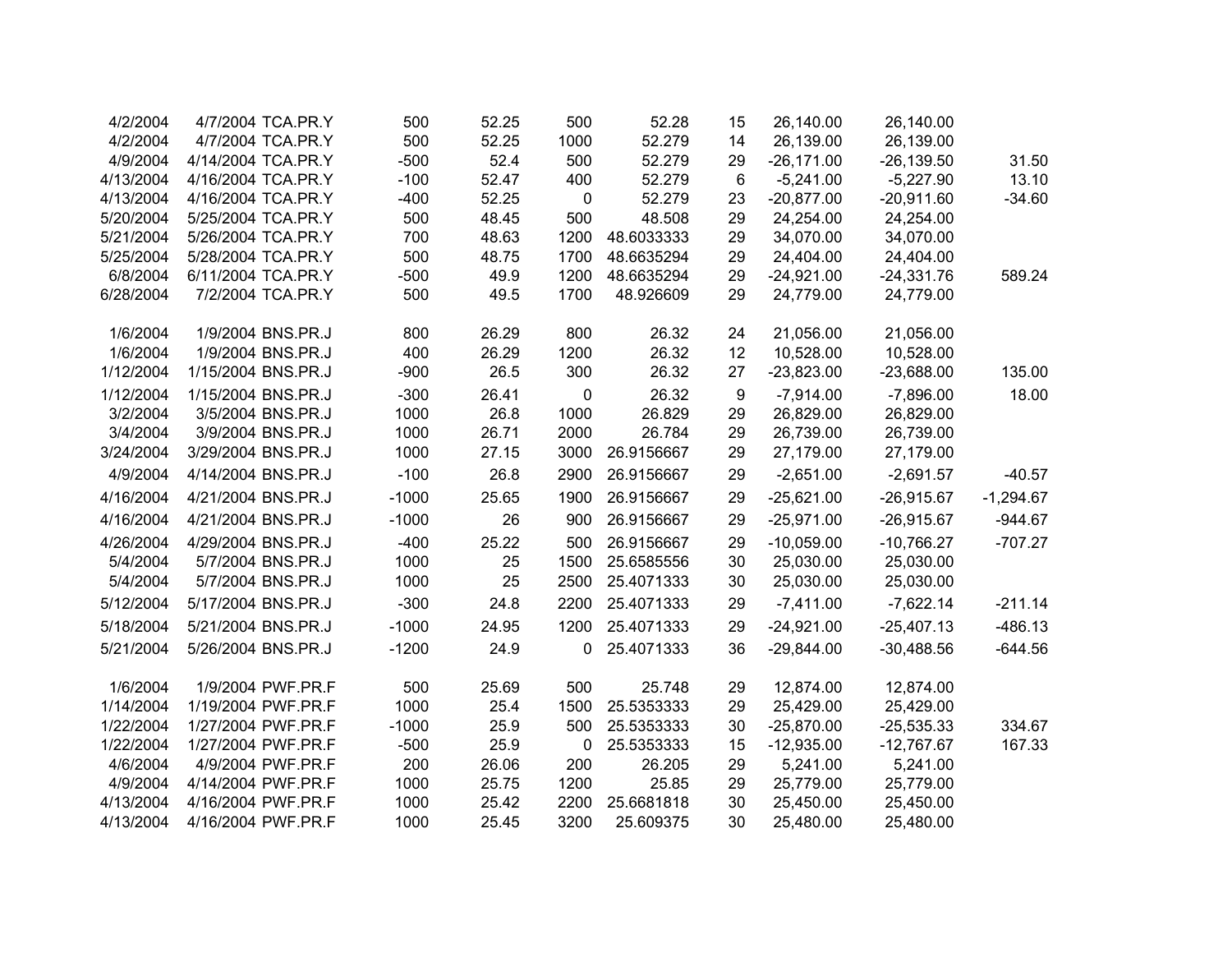| 4/16/2004 | 4/21/2004 PWF.PR.F | $-1000$ | 24.89 | 2200        | 25.609375  | 29             | $-24,861.00$ | $-25,609.38$  | $-748.38$ |
|-----------|--------------------|---------|-------|-------------|------------|----------------|--------------|---------------|-----------|
| 4/19/2004 | 4/22/2004 PWF.PR.F | $-900$  | 25.17 | 1300        | 25.609375  | 29             | $-22,624.00$ | $-23,048.44$  | $-424.44$ |
| 4/20/2004 | 4/23/2004 PWF.PR.F | 1000    | 24    | 2300        | 24.9226902 | 30             | 24,030.00    | 24,030.00     |           |
| 4/20/2004 | 4/23/2004 PWF.PR.F | 1000    | 24.25 | 3300        | 24.7279356 | 30             | 24,280.00    | 24,280.00     |           |
| 4/23/2004 | 4/28/2004 PWF.PR.F | $-1000$ | 24.6  | 2300        | 24.7279356 | 30             | $-24,570.00$ | $-24,727.94$  | $-157.94$ |
| 4/23/2004 | 4/28/2004 PWF.PR.F | $-1000$ | 24.6  | 1300        | 24.7279356 | 30             | $-24,570.00$ | $-24,727.94$  | $-157.94$ |
| 4/27/2004 | 4/30/2004 PWF.PR.F | $-1300$ | 24.35 | 0           | 24.7279356 | 39             | $-31,616.00$ | $-32,146.32$  | $-530.32$ |
| 1/7/2004  | 1/12/2004 PIC.PR.A | 1000    | 16.41 | 1000        | 16.439     | 29             | 16,439.00    | 16,439.00     |           |
| 1/16/2004 | 1/21/2004 PIC.PR.A | $-500$  | 16.59 | 500         | 16.439     | 15             | $-8,280.00$  | $-8,219.50$   | 60.50     |
| 1/16/2004 | 1/21/2004 PIC.PR.A | $-500$  | 16.5  | $\mathbf 0$ | 16.439     | 14             | $-8,236.00$  | $-8,219.50$   | 16.50     |
| 2/13/2004 | 2/18/2004 PIC.PR.A | 1000    | 16.38 | 1000        | 16.409     | 29             | 16,409.00    | 16,409.00     |           |
| 2/26/2004 | 3/2/2004 PIC.PR.A  | $-700$  | 16.88 | 300         | 16.409     | 22             | $-11,794.00$ | $-11,486.30$  | 307.70    |
| 2/26/2004 | 3/2/2004 PIC.PR.A  | $-300$  | 16.61 | $\mathbf 0$ | 16.409     | $\overline{7}$ | $-4,976.00$  | $-4,922.70$   | 53.30     |
| 6/14/2004 | 6/17/2004 PIC.PR.A | 2000    | 15.95 | 2000        | 15.98      | 60             | 31,960.00    | 31,960.00     |           |
| 6/23/2004 | 6/28/2004 PIC.PR.A | $-100$  | 16.54 | 1900        | 15.98      | 29             | $-1,625.00$  | $-1,598.00$   | 27.00     |
| 1/8/2004  | 1/13/2004 GWO.PR.F | 1000    | 27.05 | 1000        | 27.079     | 29             | 27,079.00    | 27,079.00     |           |
| 1/15/2004 | 1/20/2004 GWO.PR.F | 800     | 27.05 | 1800        | 27.0822222 | 29             | 21,669.00    | 21,669.00     |           |
| 1/20/2004 | 1/23/2004 GWO.PR.F | 1000    | 27.25 | 2800        | 27.1525    | 29             | 27,279.00    | 27,279.00     |           |
| 1/21/2004 | 1/26/2004 GWO.PR.F | $-1000$ | 27.75 | 1800        | 27.1525    | 29             | $-27,721.00$ | $-27,152.50$  | 568.50    |
| 1/22/2004 | 1/27/2004 GWO.PR.F | $-1000$ | 27.95 | 800         | 27.1525    | 29             | $-27,921.00$ | $-27,152.50$  | 768.50    |
| 1/29/2004 | 2/3/2004 GWO.PR.F  | $-800$  | 28.05 | 0           | 27.1525    | 29             | $-22,411.00$ | $-21,722.00$  | 689.00    |
| 3/22/2004 | 3/25/2004 GWO.PR.F | 100     | 28    | 100         | 28.29      | 29             | 2,829.00     | 2,829.00      |           |
| 4/19/2004 | 4/22/2004 GWO.PR.F | 1000    | 25.5  | 1100        | 25.78      | 29             | 25,529.00    | 25,529.00     |           |
| 4/20/2004 | 4/23/2004 GWO.PR.F | 700     | 25.6  | 1800        | 25.7261111 | 29             | 17,949.00    | 17,949.00     |           |
| 4/23/2004 | 4/28/2004 GWO.PR.F | $-500$  | 26.14 | 1300        | 25.7261111 | 29             | $-13,041.00$ | $-12,863.06$  | 177.94    |
| 4/23/2004 | 4/28/2004 GWO.PR.F | $-300$  | 26.1  | 1000        | 25.7261111 | 29             | $-7,801.00$  | $-7,717.83$   | 83.17     |
| 4/26/2004 | 4/29/2004 GWO.PR.F | 2400    | 26.3  | 3400        | 26.1523856 | 72             | 63,192.00    | 63,192.00     |           |
| 4/26/2004 | 4/29/2004 GWO.PR.F | 1000    | 26.3  | 4400        | 26.1927525 | 30             | 26,330.00    | 26,330.00     |           |
| 4/28/2004 | 5/3/2004 GWO.PR.F  | $-900$  | 25.95 | 3500        | 26.1927525 | 29             | $-23,326.00$ | $-23,573.48$  | $-247.48$ |
| 6/18/2004 | 6/23/2004 GWO.PR.F | $-100$  | 25.78 | 3400        | 26.1927525 | 29             | $-2,549.00$  | $-2,619.28$   | $-70.28$  |
| 6/23/2004 | 6/28/2004 GWO.PR.F | $-1000$ | 25.72 | 2400        | 26.1927525 | 29             | $-25,691.00$ | $-26, 192.75$ | $-501.75$ |
| 6/29/2004 | 7/5/2004 GWO.PR.F  | $-100$  | 26.37 | 2300        | 26.1927525 | 29             | $-2,608.00$  | $-2,619.28$   | $-11.28$  |
| 1/13/2004 | 1/16/2004 CM.PR.P  | 1000    | 26.21 | 1000        | 26.239     | 29             | 26,239.00    | 26,239.00     |           |
| 1/30/2004 | 2/4/2004 CM.PR.P   | $-200$  | 26.74 | 800         | 26.239     | 29             | $-5,319.00$  | $-5,247.80$   | 71.20     |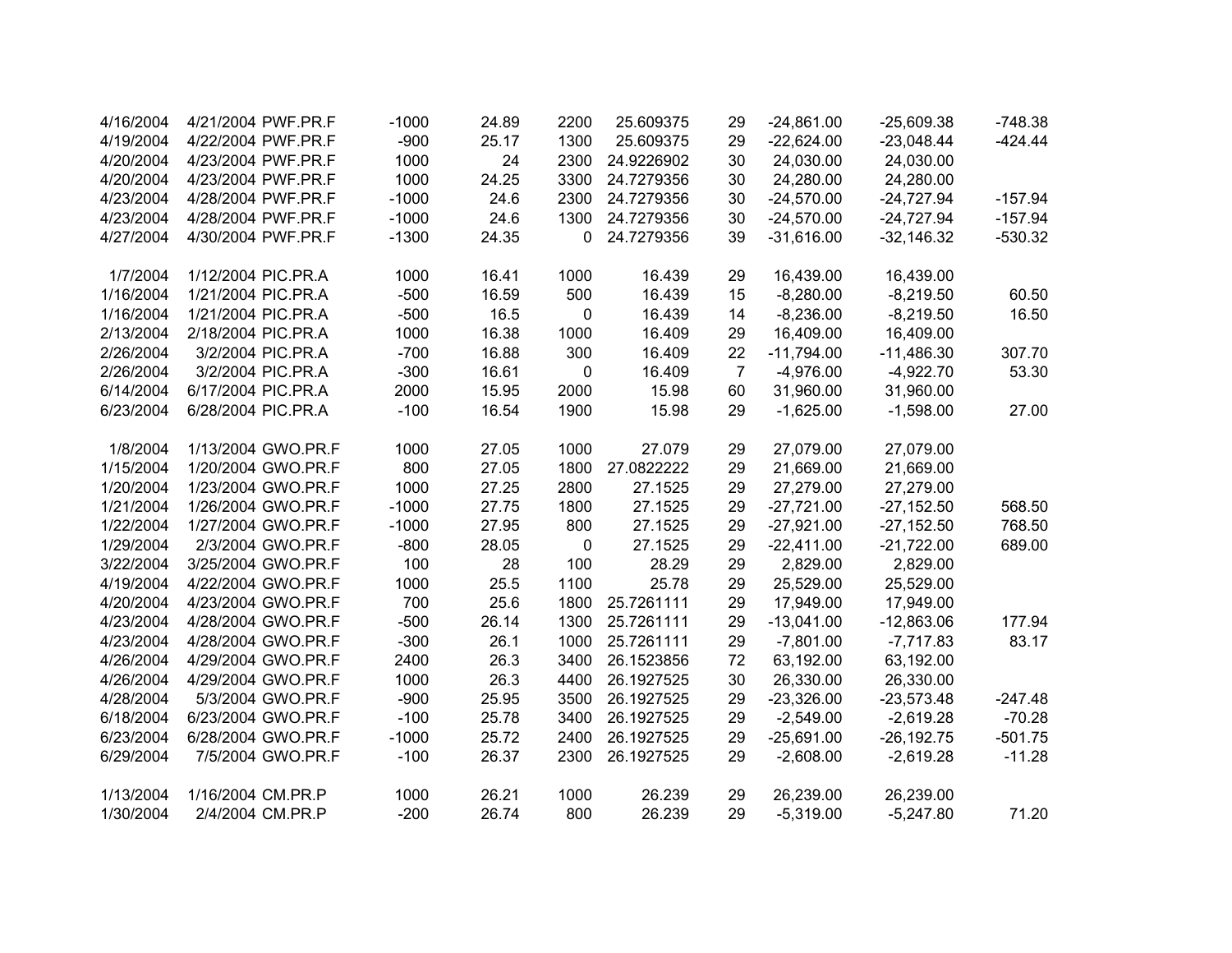| 2/4/2004  | 2/9/2004 CM.PR.P   | $-800$  | 26.7  | 0         | 26.239     | 29 | $-21,331.00$ | $-20,991.20$ | 339.80    |
|-----------|--------------------|---------|-------|-----------|------------|----|--------------|--------------|-----------|
| 3/8/2004  | 3/11/2004 CM.PR.P  | 1000    | 26.8  | 1000      | 26.83      | 30 | 26,830.00    | 26,830.00    |           |
| 3/8/2004  | 3/11/2004 CM.PR.P  | 500     | 26.85 | 1500      | 26.8466667 | 15 | 13,440.00    | 13,440.00    |           |
| 4/5/2004  | 4/8/2004 CM.PR.P   | 1000    | 26.53 | 2500      | 26.7316    | 29 | 26,559.00    | 26,559.00    |           |
| 4/7/2004  | 4/12/2004 CM.PR.P  | $-1000$ | 26.62 | 1500      | 26.7316    | 29 | $-26,591.00$ | $-26,731.60$ | $-140.60$ |
| 4/13/2004 | 4/16/2004 CM.PR.P  | $-1000$ | 26.53 | 500       | 26.7316    | 30 | $-26,500.00$ | $-26,731.60$ | $-231.60$ |
| 4/13/2004 | 4/16/2004 CM.PR.P  | $-500$  | 26.53 | 0         | 26.7316    | 15 | $-13,250.00$ | $-13,365.80$ | $-115.80$ |
| 4/22/2004 | 4/27/2004 CM.PR.P  | 100     | 25.1  | 100       | 25.39      | 29 | 2,539.00     | 2,539.00     |           |
| 4/28/2004 | 5/3/2004 CM.PR.P   | 300     | 24.76 | 400       | 24.99      | 29 | 7,457.00     | 7,457.00     |           |
| 4/29/2004 | 5/4/2004 CM.PR.P   | $-400$  | 25.1  | $\pmb{0}$ | 24.99      | 29 | $-10,011.00$ | $-9,996.00$  | 15.00     |
| 1/13/2004 | 1/16/2004 GWO.PR.E | 900     | 26.36 | 900       | 26.3922222 | 29 | 23,753.00    | 23,753.00    |           |
| 1/19/2004 | 1/22/2004 GWO.PR.E | $-100$  | 27    | 800       | 26.3922222 | 29 | $-2,671.00$  | $-2,639.22$  | 31.78     |
| 1/20/2004 | 1/23/2004 GWO.PR.E | $-100$  | 27.49 | 700       | 26.3922222 | 29 | $-2,720.00$  | $-2,639.22$  | 80.78     |
| 1/22/2004 | 1/27/2004 GWO.PR.E | $-700$  | 27.24 | 0         | 26.3922222 | 29 | $-19,039.00$ | $-18,474.56$ | 564.44    |
| 1/23/2004 | 1/28/2004 IGI.PR.A | 1000    | 28.06 | 1000      | 28.089     | 29 | 28,089.00    | 28,089.00    |           |
| 1/26/2004 | 1/29/2004 IGI.PR.A | 200     | 28.05 | 1200      | 28.1066667 | 29 | 5,639.00     | 5,639.00     |           |
| 1/27/2004 | 1/30/2004 IGI.PR.A | 600     | 28.06 | 1800      | 28.1072222 | 29 | 16,865.00    | 16,865.00    |           |
| 2/6/2004  | 2/11/2004 IGI.PR.A | $-100$  | 28.5  | 1700      | 28.1072222 | 3  | $-2,847.00$  | $-2,810.72$  | 36.28     |
| 2/6/2004  | 2/11/2004 IGI.PR.A | $-800$  | 28.38 | 900       | 28.1072222 | 26 | $-22,678.00$ | $-22,485.78$ | 192.22    |
| 2/9/2004  | 2/12/2004 IGI.PR.A | $-900$  | 28.49 | 0         | 28.1072222 | 29 | $-25,612.00$ | $-25,296.50$ | 315.50    |
| 1/26/2004 | 1/29/2004 POW.PR.C | 200     | 26.5  | 200       | 26.645     | 29 | 5,329.00     | 5,329.00     |           |
| 1/27/2004 | 1/30/2004 POW.PR.C | 1000    | 26.5  | 1200      | 26.5483333 | 29 | 26,529.00    | 26,529.00    |           |
| 2/18/2004 | 2/23/2004 POW.PR.C | 800     | 26.54 | 2000      | 26.5595    | 29 | 21,261.00    | 21,261.00    |           |
| 2/19/2004 | 2/24/2004 POW.PR.C | 1000    | 26.54 | 3000      | 26.5626667 | 29 | 26,569.00    | 26,569.00    |           |
| 2/25/2004 | 3/1/2004 POW.PR.C  | $-1000$ | 26.97 | 2000      | 26.5626667 | 29 | $-26,941.00$ | $-26,562.67$ | 378.33    |
| 2/26/2004 | 3/2/2004 POW.PR.C  | $-600$  | 27.15 | 1400      | 26.5626667 | 29 | $-16,261.00$ | $-15,937.60$ | 323.40    |
| 3/3/2004  | 3/8/2004 POW.PR.C  | $-500$  | 27.05 | 900       | 26.5626667 | 29 | $-13,496.00$ | $-13,281.33$ | 214.67    |
| 3/29/2004 | 4/1/2004 POW.PR.C  | $-100$  | 27    | 800       | 26.5626667 | 29 | $-2,671.00$  | $-2,656.27$  | 14.73     |
| 4/5/2004  | 4/8/2004 POW.PR.C  | 400     | 26.5  | 1200      | 26.5659444 | 29 | 10,629.00    | 10,629.00    |           |
| 4/7/2004  | 4/12/2004 POW.PR.C | $-1200$ | 26.55 | 0         | 26.5659444 | 36 | $-31,824.00$ | $-31,879.13$ | $-55.13$  |
| 1/28/2004 | 2/2/2004 CM.PR.C   | 1000    | 26.91 | 1000      | 26.94      | 30 | 26,940.00    | 26,940.00    |           |
| 1/28/2004 | 2/2/2004 CM.PR.C   | 1000    | 26.91 | 2000      | 26.94      | 30 | 26,940.00    | 26,940.00    |           |
| 1/29/2004 | 2/3/2004 CM.PR.C   | 1000    | 26.9  | 3000      | 26.9363333 | 29 | 26,929.00    | 26,929.00    |           |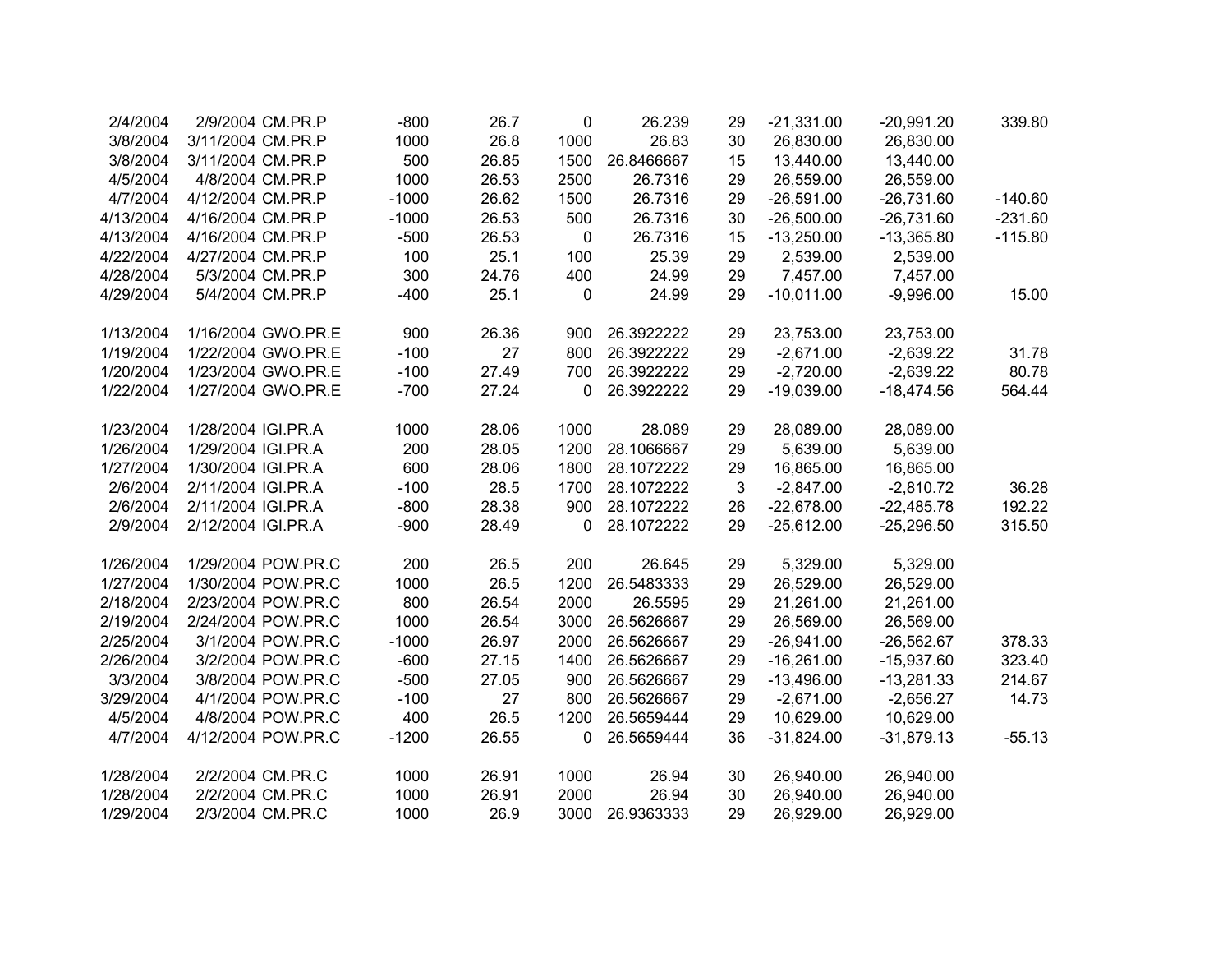| 3/11/2004 | 3/16/2004 CM.PR.C | $-900$  | 27.55 | 2100 | 26.9363333 | 29 | $-24,766.00$ | $-24,242.70$  | 523.30      |
|-----------|-------------------|---------|-------|------|------------|----|--------------|---------------|-------------|
| 3/15/2004 | 3/18/2004 CM.PR.C | $-1000$ | 27.69 | 1100 | 26.9363333 | 29 | $-27,661.00$ | $-26,936.33$  | 724.67      |
| 3/15/2004 | 3/18/2004 CM.PR.C | $-1100$ | 27.7  | 0    | 26.9363333 | 33 | $-30,437.00$ | $-29,629.97$  | 807.03      |
| 4/26/2004 | 4/29/2004 CM.PR.C | 1000    | 25.65 | 1000 | 25.68      | 30 | 25,680.00    | 25,680.00     |             |
| 4/26/2004 | 4/29/2004 CM.PR.C | 1000    | 25.66 | 2000 | 25.685     | 30 | 25,690.00    | 25,690.00     |             |
| 4/28/2004 | 5/3/2004 CM.PR.C  | $-1000$ | 25.7  | 1000 | 25.685     | 30 | $-25,670.00$ | $-25,685.00$  | $-15.00$    |
| 4/28/2004 | 5/3/2004 CM.PR.C  | $-200$  | 25.7  | 800  | 25.685     | 6  | $-5,134.00$  | $-5,137.00$   | $-3.00$     |
| 4/30/2004 | 5/5/2004 CM.PR.C  | $-800$  | 25.94 | 0    | 25.685     | 29 | $-20,723.00$ | $-20,548.00$  | 175.00      |
| 1/30/2004 | 2/4/2004 CM.PR.E  | 1000    | 26.4  | 1000 | 26.429     | 29 | 26,429.00    | 26,429.00     |             |
| 2/9/2004  | 2/12/2004 CM.PR.E | $-1000$ | 26.9  | 0    | 26.429     | 29 | $-26,871.00$ | $-26,429.00$  | 442.00      |
| 3/8/2004  | 3/11/2004 CM.PR.E | 500     | 26.75 | 500  | 26.808     | 29 | 13,404.00    | 13,404.00     |             |
| 3/16/2004 | 3/19/2004 CM.PR.E | 900     | 26.76 | 1400 | 26.7978571 | 29 | 24,113.00    | 24,113.00     |             |
| 3/18/2004 | 3/23/2004 CM.PR.E | 1000    | 26.81 | 2400 | 26.815     | 29 | 26,839.00    | 26,839.00     |             |
| 3/19/2004 | 3/24/2004 CM.PR.E | 800     | 26.8  | 3200 | 26.8203125 | 29 | 21,469.00    | 21,469.00     |             |
| 4/6/2004  | 4/9/2004 CM.PR.E  | $-1200$ | 26.75 | 2000 | 26.8203125 | 36 | $-32,064.00$ | $-32,184.38$  | $-120.38$   |
| 4/8/2004  | 4/13/2004 CM.PR.E | $-400$  | 26.6  | 1600 | 26.8203125 | 17 | $-10,623.00$ | $-10,728.13$  | $-105.13$   |
| 4/8/2004  | 4/13/2004 CM.PR.E | $-300$  | 26.5  | 1300 | 26.8203125 | 12 | $-7,938.00$  | $-8,046.09$   | $-108.09$   |
| 4/14/2004 | 4/19/2004 CM.PR.E | 1000    | 25.5  | 2300 | 26.2588723 | 29 | 25,529.00    | 25,529.00     |             |
| 4/29/2004 | 5/4/2004 CM.PR.E  | $-1000$ | 25.15 | 1300 | 26.2588723 | 29 | $-25,121.00$ | $-26,258.87$  | $-1,137.87$ |
| 4/30/2004 | 5/5/2004 CM.PR.E  | $-1300$ | 25.18 | 0    | 26.2588723 | 39 | $-32,695.00$ | $-34, 136.53$ | $-1,441.53$ |
| 2/4/2004  | 2/9/2004 CM.PR.D  | 1000    | 26.53 | 1000 | 26.559     | 29 | 26,559.00    | 26,559.00     |             |
| 2/9/2004  | 2/12/2004 CM.PR.D | 1000    | 26.6  | 2000 | 26.5945    | 30 | 26,630.00    | 26,630.00     |             |
| 2/9/2004  | 2/12/2004 CM.PR.D | 700     | 26.6  | 2700 | 26.6037037 | 21 | 18,641.00    | 18,641.00     |             |
| 3/22/2004 | 3/25/2004 CM.PR.D | $-1000$ | 27.69 | 1700 | 26.6037037 | 29 | $-27,661.00$ | $-26,603.70$  | 1,057.30    |
| 3/29/2004 | 4/1/2004 CM.PR.D  | $-900$  | 27.35 | 800  | 26.6037037 | 29 | $-24,586.00$ | $-23,943.33$  | 642.67      |
| 4/5/2004  | 4/8/2004 CM.PR.D  | 1000    | 26.65 | 1800 | 26.645535  | 29 | 26,679.00    | 26,679.00     |             |
| 4/6/2004  | 4/9/2004 CM.PR.D  | 1000    | 26.5  | 2800 | 26.6039153 | 29 | 26,529.00    | 26,529.00     |             |
| 4/14/2004 | 4/19/2004 CM.PR.D | $-700$  | 26.36 | 2100 | 26.6039153 | 21 | $-18,431.00$ | $-18,622.74$  | $-191.74$   |
| 4/14/2004 | 4/19/2004 CM.PR.D | $-1100$ | 26    | 1000 | 26.6039153 | 33 | $-28,567.00$ | $-29,264.31$  | $-697.31$   |
| 4/20/2004 | 4/23/2004 CM.PR.D | 1000    | 25.65 | 2000 | 26.1419577 | 30 | 25,680.00    | 25,680.00     |             |
| 4/20/2004 | 4/23/2004 CM.PR.D | 1000    | 25.61 | 3000 | 25.9746384 | 30 | 25,640.00    | 25,640.00     |             |
| 4/21/2004 | 4/26/2004 CM.PR.D | $-1000$ | 25.84 | 2000 | 25.9746384 | 29 | $-25,811.00$ | $-25,974.64$  | $-163.64$   |
| 4/23/2004 | 4/28/2004 CM.PR.D | $-1000$ | 25.5  | 1000 | 25.9746384 | 30 | $-25,470.00$ | $-25,974.64$  | $-504.64$   |
| 4/23/2004 | 4/28/2004 CM.PR.D | $-1000$ | 25.55 | 0    | 25.9746384 | 30 | $-25,520.00$ | $-25,974.64$  | $-454.64$   |
| 4/27/2004 | 4/30/2004 CM.PR.D | 1000    | 24.95 | 1000 | 24.98      | 30 | 24,980.00    | 24,980.00     |             |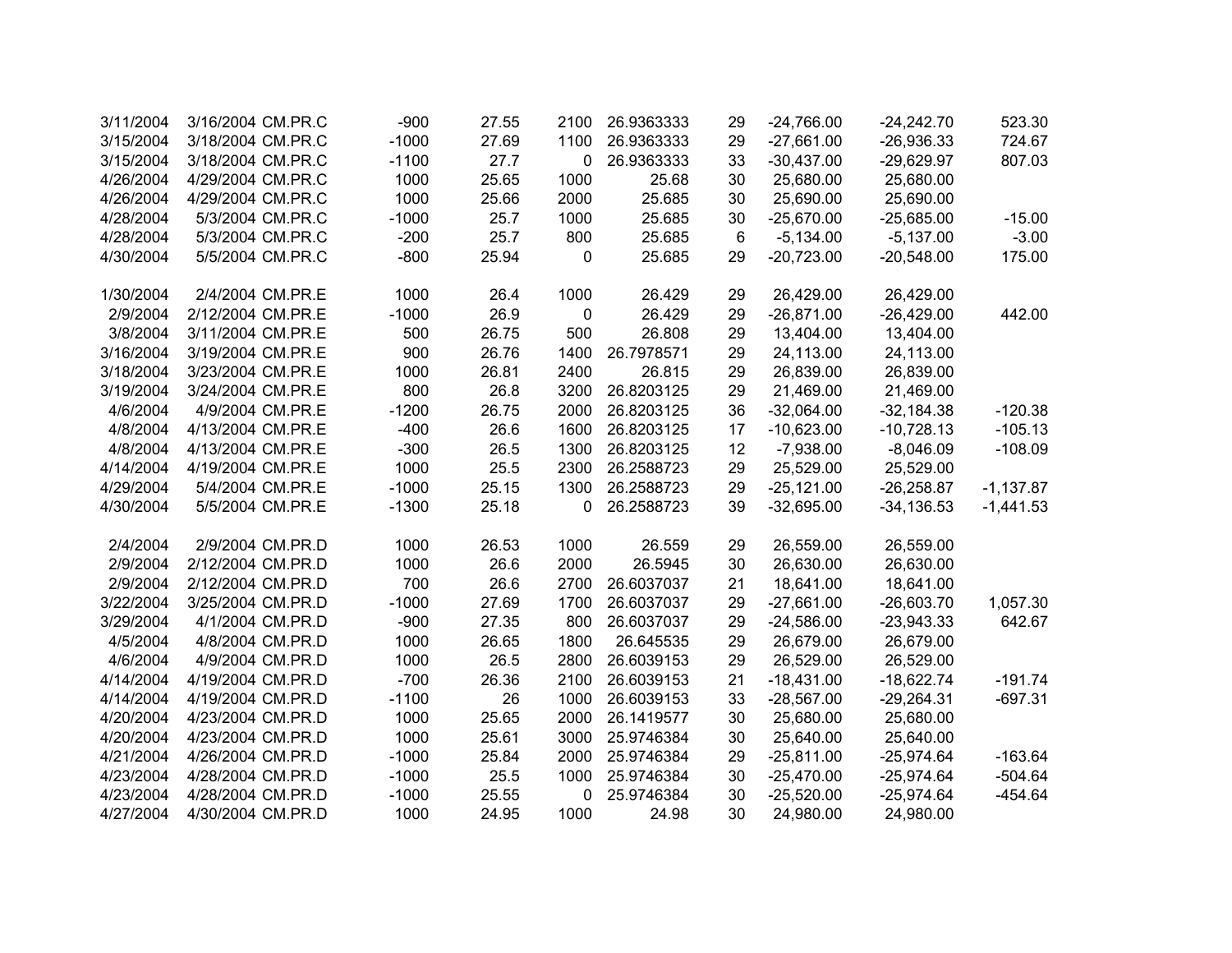| 4/27/2004 | 4/30/2004 CM.PR.D  | 1000    | 25    | 2000 | 25.005     | 30 | 25,030.00    | 25,030.00    |           |
|-----------|--------------------|---------|-------|------|------------|----|--------------|--------------|-----------|
| 4/27/2004 | 4/30/2004 CM.PR.D  | 1000    | 25    | 3000 | 25.0133333 | 30 | 25,030.00    | 25,030.00    |           |
| 4/30/2004 | 5/5/2004 CM.PR.D   | $-1000$ | 25.26 | 2000 | 25.0133333 | 29 | $-25,231.00$ | $-25,013.33$ | 217.67    |
| 5/4/2004  | 5/7/2004 CM.PR.D   | $-1000$ | 25.4  | 1000 | 25.0133333 | 30 | $-25,370.00$ | $-25,013.33$ | 356.67    |
| 5/4/2004  | 5/7/2004 CM.PR.D   | $-100$  | 25.48 | 900  | 25.0133333 | 3  | $-2,545.00$  | $-2,501.33$  | 43.67     |
| 5/6/2004  | 5/11/2004 CM.PR.D  | $-900$  | 25.6  | 0    | 25.0133333 | 29 | $-23,011.00$ | $-22,512.00$ | 499.00    |
|           |                    |         |       |      |            |    |              |              |           |
| 2/18/2004 | 2/23/2004 PWF.PR.G | 900     | 27    | 900  | 27.0322222 | 29 | 24,329.00    | 24,329.00    |           |
| 3/16/2004 | 3/19/2004 PWF.PR.G | $-900$  | 27.43 | 0    | 27.0322222 | 29 | $-24,658.00$ | $-24,329.00$ | 329.00    |
| 5/21/2004 | 5/26/2004 PWF.PR.G | 1000    | 25.17 | 1000 | 25.199     | 29 | 25,199.00    | 25,199.00    |           |
| 5/26/2004 | 5/31/2004 PWF.PR.G | 1000    | 25.18 | 2000 | 25.2045    | 30 | 25,210.00    | 25,210.00    |           |
| 5/26/2004 | 5/31/2004 PWF.PR.G | 400     | 25.19 | 2400 | 25.2070833 | 12 | 10,088.00    | 10,088.00    |           |
| 5/28/2004 | 6/2/2004 PWF.PR.G  | 1000    | 25.35 | 3400 | 25.2576471 | 29 | 25,379.00    | 25,379.00    |           |
| 6/10/2004 | 6/15/2004 PWF.PR.G | $-1000$ | 25.79 | 2400 | 25.2576471 | 29 | $-25,761.00$ | $-25,257.65$ | 503.35    |
| 6/22/2004 | 6/25/2004 PWF.PR.G | $-1000$ | 25.95 | 1400 | 25.2576471 | 29 | $-25,921.00$ | $-25,257.65$ | 663.35    |
| 6/24/2004 | 6/29/2004 PWF.PR.G | $-1400$ | 25.95 | 0    | 25.2576471 | 42 | $-36,288.00$ | $-35,360.71$ | 927.29    |
|           |                    |         |       |      |            |    |              |              |           |
| 2/26/2004 | 3/2/2004 BNN.PR.J  | 1000    | 26.71 | 1000 | 26.739     | 29 | 26,739.00    | 26,739.00    |           |
| 3/9/2004  | 3/12/2004 BNN.PR.J | 600     | 26.9  | 1600 | 26.8175    | 29 | 16,169.00    | 16,169.00    |           |
| 3/15/2004 | 3/18/2004 BNN.PR.J | $-400$  | 27.5  | 1200 | 26.8175    | 29 | $-10,971.00$ | $-10,727.00$ | 244.00    |
| 3/16/2004 | 3/19/2004 BNN.PR.J | $-1200$ | 27.54 | 0    | 26.8175    | 36 | $-33,012.00$ | $-32,181.00$ | 831.00    |
| 4/14/2004 | 4/19/2004 BNN.PR.J | 1000    | 26.26 | 1000 | 26.29      | 30 | 26,290.00    | 26,290.00    |           |
| 4/14/2004 | 4/19/2004 BNN.PR.J | 1000    | 26    | 2000 | 26.16      | 30 | 26,030.00    | 26,030.00    |           |
| 4/14/2004 | 4/19/2004 BNN.PR.J | 1000    | 25.75 | 3000 | 26.0333333 | 30 | 25,780.00    | 25,780.00    |           |
| 4/19/2004 | 4/22/2004 BNN.PR.J | $-1000$ | 26.4  | 2000 | 26.0333333 | 29 | $-26,371.00$ | $-26,033.33$ | 337.67    |
| 4/21/2004 | 4/26/2004 BNN.PR.J | 1000    | 25.7  | 3000 | 25.9318889 | 29 | 25,729.00    | 25,729.00    |           |
| 5/17/2004 | 5/20/2004 BNN.PR.J | $-1000$ | 25.24 | 2000 | 25.9318889 | 29 | $-25,211.00$ | $-25,931.89$ | $-720.89$ |
| 5/21/2004 | 5/26/2004 BNN.PR.J | $-1000$ | 25.54 | 1000 | 25.9318889 | 30 | $-25,510.00$ | $-25,931.89$ | $-421.89$ |
| 5/21/2004 | 5/26/2004 BNN.PR.J | $-600$  | 25.7  | 400  | 25.9318889 | 18 | $-15,402.00$ | $-15,559.13$ | $-157.13$ |
| 5/27/2004 | 6/1/2004 BNN.PR.J  | $-400$  | 25.95 | 0    | 25.9318889 | 29 | $-10,351.00$ | $-10,372.76$ | $-21.76$  |
| 6/18/2004 | 6/23/2004 BNN.PR.J | 1000    | 25.26 | 1000 | 25.289     | 29 | 25,289.00    | 25,289.00    |           |
| 6/24/2004 | 6/29/2004 BNN.PR.J | 1000    | 25.25 | 2000 | 25.284     | 29 | 25,279.00    | 25,279.00    |           |
| 6/29/2004 | 7/5/2004 BNN.PR.J  | 1000    | 25.15 | 3000 | 25.249     | 29 | 25,179.00    | 25,179.00    |           |
| 2/27/2004 | 3/3/2004 RY.PR.S   | 2200    | 27.86 | 2200 | 27.89      | 66 | 61,358.00    | 61,358.00    |           |
| 3/1/2004  | 3/4/2004 RY.PR.S   | 600     | 27.8  | 2800 | 27.8810714 | 29 | 16,709.00    | 16,709.00    |           |
| 3/29/2004 | 4/1/2004 RY.PR.S   | $-300$  | 28.34 | 2500 | 27.8810714 | 29 |              |              |           |
|           |                    |         |       |      |            |    | $-8,473.00$  | $-8,364.32$  | 108.68    |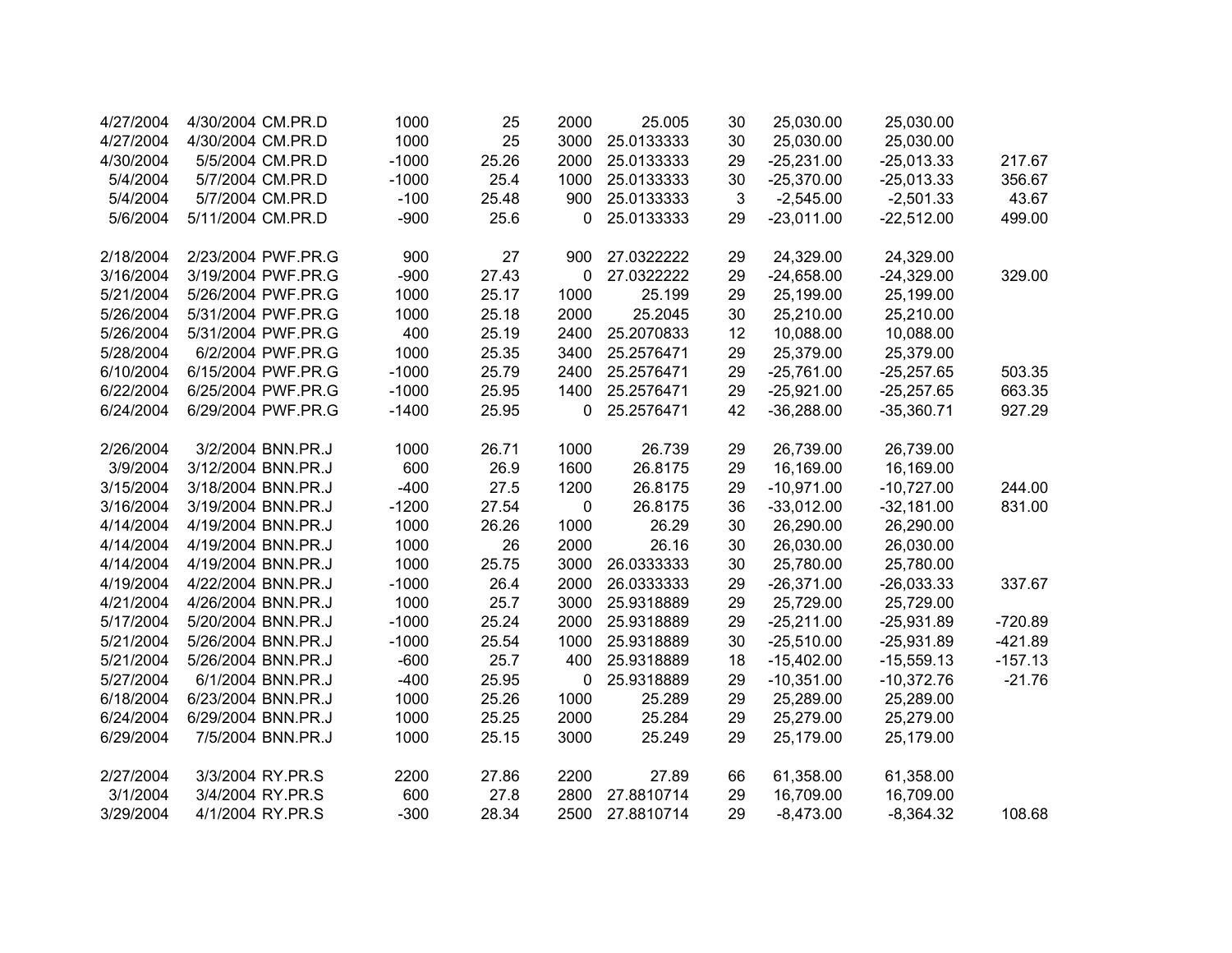| 4/5/2004  | 4/8/2004 RY.PR.S   | $-1000$ | 28.2  | 1500        | 27.8810714 | 30 | $-28,170.00$ | $-27,881.07$ | 288.93    |
|-----------|--------------------|---------|-------|-------------|------------|----|--------------|--------------|-----------|
| 4/5/2004  | 4/8/2004 RY.PR.S   | $-1500$ | 28.15 | 0           | 27.8810714 | 45 | $-42,180.00$ | $-41,821.61$ | 358.39    |
|           |                    |         |       |             |            |    |              |              |           |
| 3/16/2004 | 3/19/2004 POW.PR.B | 1000    | 26.3  | 1000        | 26.33      | 30 | 26,330.00    | 26,330.00    |           |
| 3/16/2004 | 3/19/2004 POW.PR.B | 1000    | 26.3  | 2000        | 26.33      | 30 | 26,330.00    | 26,330.00    |           |
| 3/31/2004 | 4/5/2004 POW.PR.B  | $-1000$ | 26.35 | 1000        | 26.33      | 30 | $-26,320.00$ | $-26,330.00$ | $-10.00$  |
| 3/31/2004 | 4/5/2004 POW.PR.B  | $-900$  | 26.35 | 100         | 26.33      | 27 | $-23,688.00$ | $-23,697.00$ | $-9.00$   |
| 3/31/2004 | 4/5/2004 POW.PR.B  | $-100$  | 26.27 | $\mathbf 0$ | 26.33      | 3  | $-2,624.00$  | $-2,633.00$  | $-9.00$   |
| 4/14/2004 | 4/19/2004 POW.PR.B | 1000    | 25.22 | 1000        | 25.249     | 29 | 25,249.00    | 25,249.00    |           |
| 4/16/2004 | 4/21/2004 POW.PR.B | $-700$  | 25.03 | 300         | 25.249     | 20 | $-17,501.00$ | $-17,674.30$ | $-173.30$ |
| 4/16/2004 | 4/21/2004 POW.PR.B | $-300$  | 25    | 0           | 25.249     | 9  | $-7,491.00$  | $-7,574.70$  | $-83.70$  |
| 5/12/2004 | 5/17/2004 POW.PR.B | 1000    | 23.75 | 1000        | 23.779     | 29 | 23,779.00    | 23,779.00    |           |
| 5/20/2004 | 5/25/2004 POW.PR.B | $-1000$ | 24.5  | 0           | 23.779     | 29 | $-24,471.00$ | $-23,779.00$ | 692.00    |
| 3/18/2004 | 3/23/2004 NA.PR.K  | 500     | 27.45 | 500         | 27.508     | 29 | 13,754.00    | 13,754.00    |           |
| 3/23/2004 | 3/26/2004 NA.PR.K  | $-500$  | 27.8  | 0           | 27.508     | 29 | $-13,871.00$ | $-13,754.00$ | 117.00    |
| 4/1/2004  | 4/6/2004 CM.PR.T   | 1000    | 27.63 | 1000        | 27.659     | 29 | 27,659.00    | 27,659.00    |           |
| 4/5/2004  | 4/8/2004 CM.PR.T   | 1000    | 27.53 | 2000        | 27.6095    | 30 | 27,560.00    | 27,560.00    |           |
| 4/5/2004  | 4/8/2004 CM.PR.T   | 1000    | 27.53 | 3000        | 27.593     | 30 | 27,560.00    | 27,560.00    |           |
| 4/13/2004 | 4/16/2004 CM.PR.T  | $-1000$ | 27.43 | 2000        | 27.593     | 30 | $-27,400.00$ | $-27,593.00$ | $-193.00$ |
| 4/13/2004 | 4/16/2004 CM.PR.T  | $-1000$ | 27.43 | 1000        | 27.593     | 30 | $-27,400.00$ | $-27,593.00$ | $-193.00$ |
| 4/13/2004 | 4/16/2004 CM.PR.T  | $-1000$ | 27.44 | 0           | 27.593     | 30 | $-27,410.00$ | $-27,593.00$ | $-183.00$ |
| 4/1/2004  | 4/6/2004 TCA.PR.X  | 300     | 52.3  | 300         | 52.3966667 | 29 | 15,719.00    | 15,719.00    |           |
| 4/14/2004 | 4/19/2004 TCA.PR.X | $-300$  | 51.25 | 0           | 52.3966667 | 29 | $-15,346.00$ | $-15,719.00$ | $-373.00$ |
| 4/8/2004  | 4/13/2004 MFC.PR.A | 1000    | 25.15 | 1000        | 25.18      | 30 | 25,180.00    | 25,180.00    |           |
| 4/8/2004  | 4/13/2004 MFC.PR.A | 1000    | 25.25 | 2000        | 25.23      | 30 | 25,280.00    | 25,280.00    |           |
| 4/15/2004 | 4/20/2004 MFC.PR.A | $-1000$ | 24.9  | 1000        | 25.23      | 30 | $-24,870.00$ | $-25,230.00$ | $-360.00$ |
| 4/15/2004 | 4/20/2004 MFC.PR.A | $-1000$ | 24.9  | 0           | 25.23      | 30 | $-24,870.00$ | $-25,230.00$ | $-360.00$ |
| 4/20/2004 | 4/23/2004 CGI.PR.B | 200     | 25.51 | 200         | 25.655     | 29 | 5,131.00     | 5,131.00     |           |
| 5/6/2004  | 5/11/2004 BMO.PR.H | 1000    | 25    | 1000        | 25.03      | 30 | 25,030.00    | 25,030.00    |           |
| 5/6/2004  | 5/11/2004 BMO.PR.H | 1500    | 24.99 | 2500        | 25.024     | 45 | 37,530.00    | 37,530.00    |           |
| 5/17/2004 | 5/20/2004 BMO.PR.H | $-1000$ | 25    | 1500        | 25.024     | 29 | $-24,971.00$ | $-25,024.00$ | $-53.00$  |